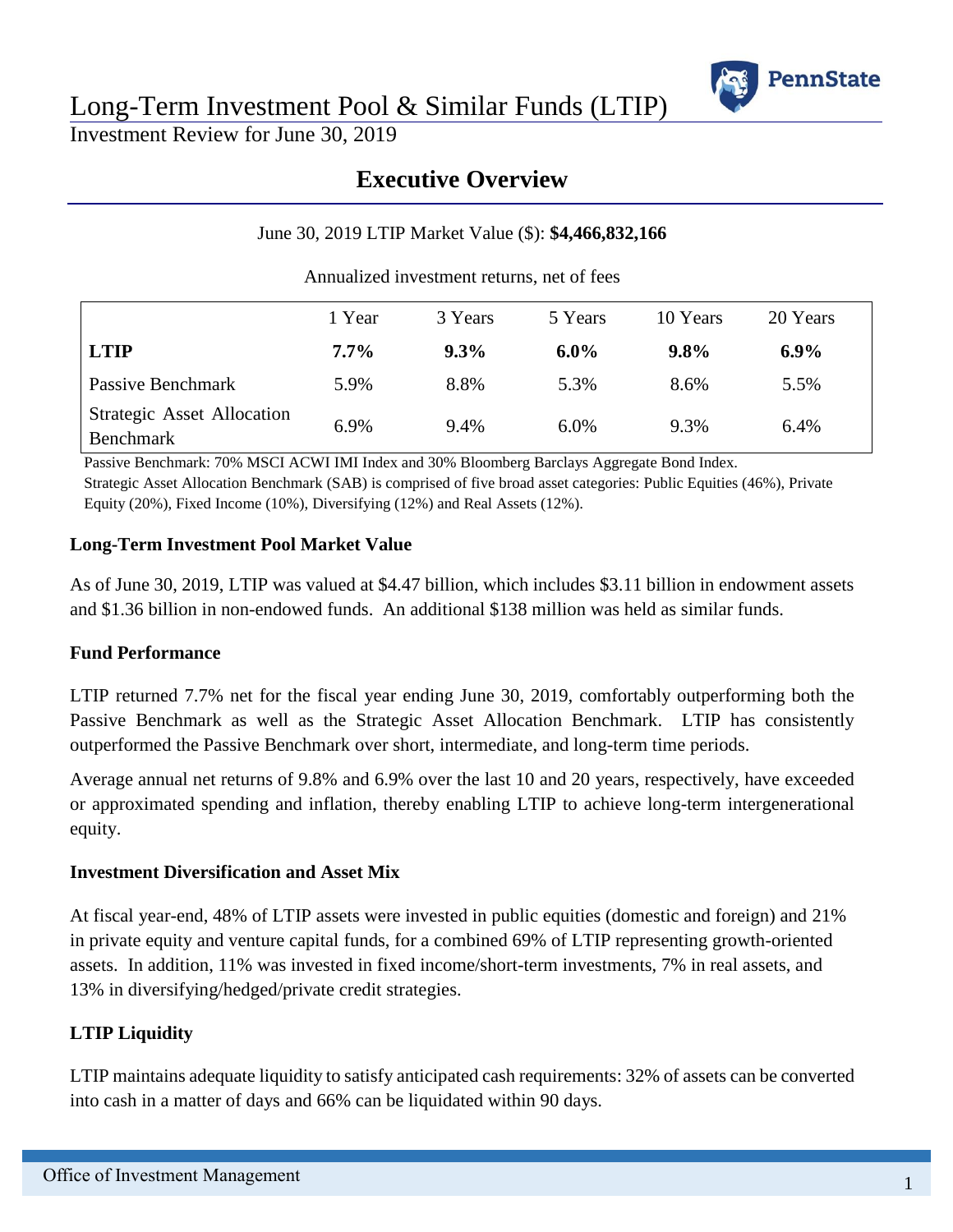# **Long-Term Investment Pool Report**

Investment Review for June 30, 2019



#### **Market Value – Fiscal Year**

As of June 30, 2019, LTIP was valued at \$4.47 billion, including \$1.36 billion in non-endowed funds that have been commingled into the pool. Non-pooled assets — charitable remainder trusts, charitable gift annuities, and other life income funds in addition to donor restricted funds in transit — accounted for an additional \$138 million.

|                                | (\$ millions) |         |         |         |         |
|--------------------------------|---------------|---------|---------|---------|---------|
| June 30                        | 2015          | 2016    | 2017    | 2018    | 2019    |
| Endowment <sup>1</sup>         | 2,375.7       | 2,347.4 | 2,624.5 | 2,851.6 | 3,108.1 |
| Non-Endowed Funds <sup>2</sup> | 1,252.2       | 1,271.9 | 1,375.6 | 1,379.0 | 1,358.7 |
| Total LTIP <sup>3</sup>        | 3,627.9       | 3,619.3 | 4,000.1 | 4,230.6 | 4,466.8 |
| Similar Funds <sup>4</sup>     | 115.9         | 123.7   | 133.1   | 139.0   | 137.7   |
| Gifts & Other Additions        | 130.3         | 94.9    | 108.6   | 170.7   | 182.2   |
| Program Spending               | 84.0          | 95.4    | 98.7    | 105.2   | 117.0   |
| Non-Endowed Spending           | 42.3          | 45.5    | 46.5    | 46.5    | 48.1    |

1) Endowment — donor-restricted gifts

2) Non-Endowed Funds earmarked for FAS 106 liability (employee post-retirement health care benefits) & President's Strategic Initiative Fund. These funds were phased in between 2009 and 2018.

3) LTIP — Commingled assets over which Penn State's Office of Investment Management (OIM) has investment responsibility, as approved by the Penn State Investment Council (PSIC)

4) Similar Funds — deferred gifts and donor-restricted funds in transit to Endowment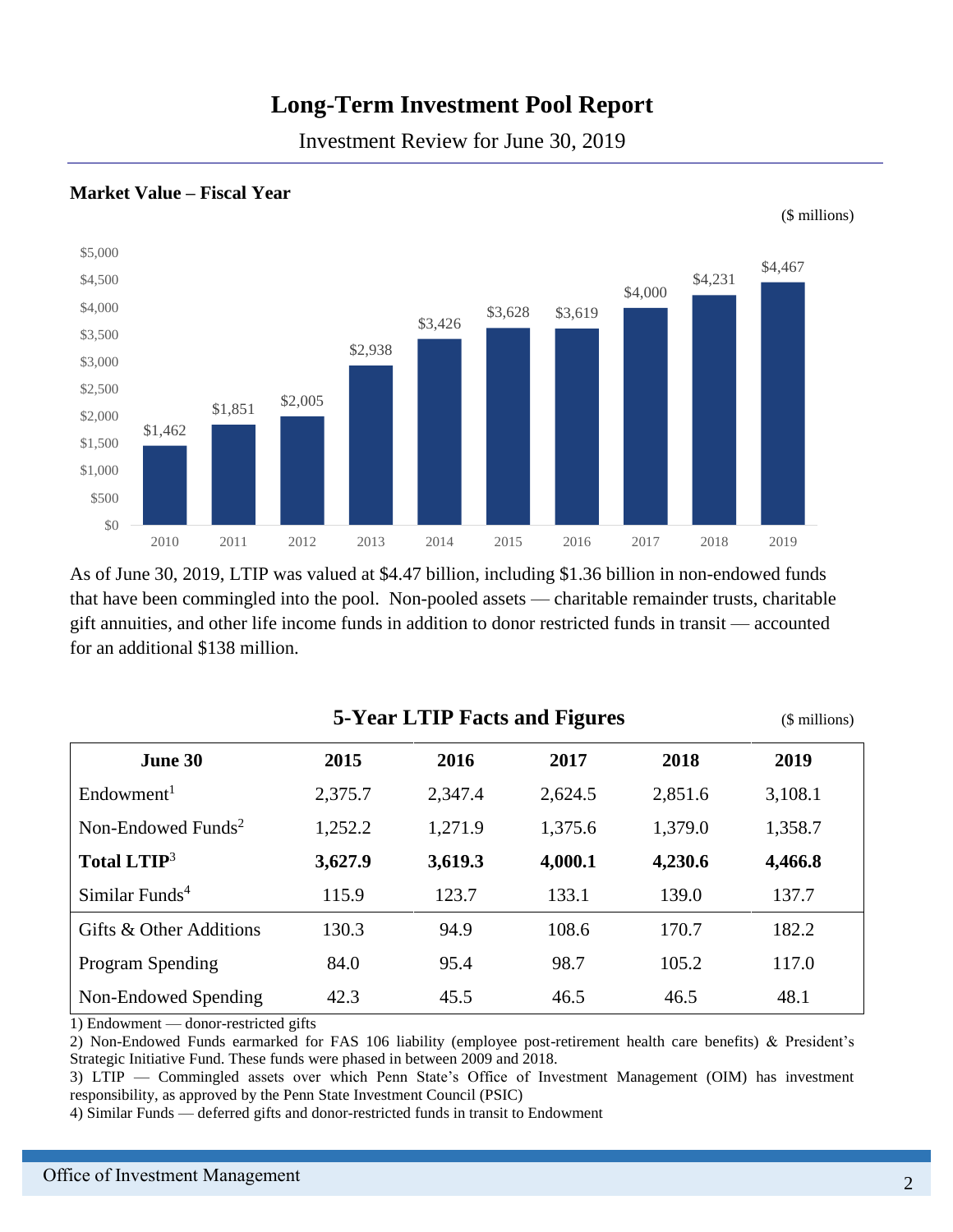### **Endowment**

Over the last 12 months, Penn State University's Endowment increased from \$2.85 billion to \$3.11 billion. Gifts, including the President's Strategic Initiative Plan, added \$182 million to the Endowment, while program support (spending) subtracted \$117 million. Current endowment spending remains at 4.5%, as approved by the Penn State Investment Council, and the University's Board of Trustees.

Non-Endowed funds represented \$1.36 billion, comprised of \$1.25 billion in non-endowed assets that have been commingled for investment purposes but are dedicated to the ongoing funding of the University's FAS 106 liability and \$108 million for the President's Strategic Initiative Fund.



## **LTIP Performance – Annualized Returns**

 *\* 70% MSCI ACWI IMI Index, 30% Bloomberg Barclays US Aggregate*

For the fiscal year ended June 30, 2019, LTIP returned 7.7% net, surpassing the Strategic Allocation Benchmark (SAB) as well as the Passive Benchmark returns of 6.9% and 5.9%, respectively. Strong investment returns generated by LTIP's private capital funds were the primary driver of outperformance relative to the benchmarks.

LTIP's investment performance is measured against a Strategic Asset Allocation Benchmark (SAB) that is comprised of public equities (46%), private equity (20%), fixed income (10%), diversifying & private credit (12%), and real assets (12%). This portfolio serves as a blended benchmark against which the performance of the actual, actively-managed, and broadly-diversified LTIP portfolio is monitored. LTIP's performance varies from the static SAB due to several factors including, but not limited to, the timing of cash-flows, tactical shifts in the asset mix, and individual investment manager performance and turnover. Additionally, SAB provides a guidepost to help achieve long-term results that are consistent with the twin objectives of purchasing-power preservation and stable LTIP spending.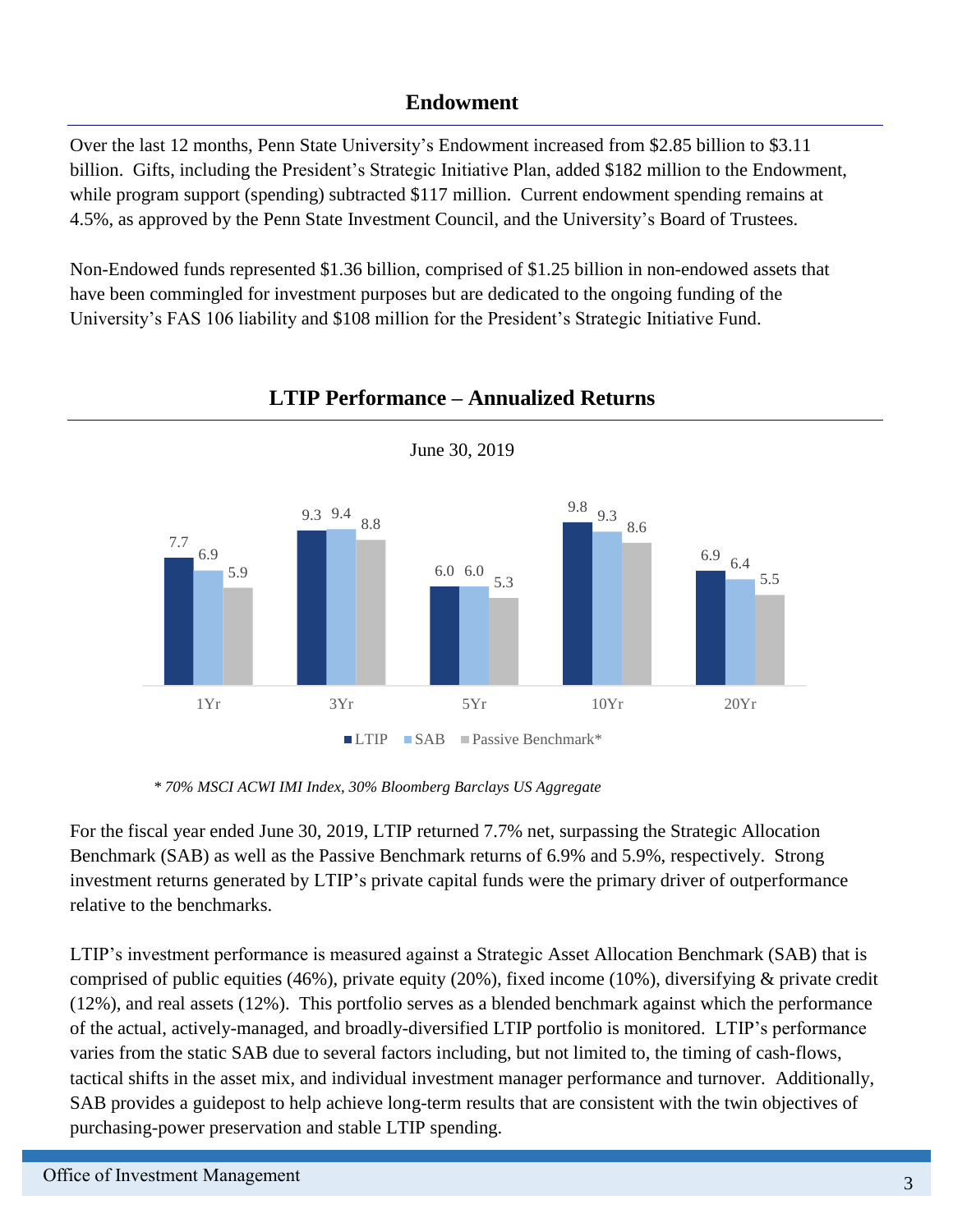Penn State further categorizes asset classes into growth assets and defensive/diversifying/real assets. The growth assets are focused on return generation and include public and private equity. The other category focuses on capital preservation and diversification. Defensive-Diversifying-Real Assets include fixed income, diversifying strategies (including hedge funds and private credit), private real estate, and both public and private natural resources.

LTIP's performance is also measured against a Passive Benchmark, which is a blend of 70% MSCI ACWI IMI Index and 30% Bloomberg Barclays US Aggregate Bond Index. This benchmark serves as an easily replicable and liquid alternative to the actively managed LTIP portfolio.

In the table below, SAB returns are calculated by taking the respective static weightings of the five asset categories and their respective index returns over 1-, 3-, 5-, and 10-year horizons for the fiscal year ending June 30, 2019:

|                                             |                      | <b>Annualized Strategic Allocation Benchmark</b><br><b>Returns</b> |        |         |         | <b>LTIP</b><br><b>Returns</b> |         |
|---------------------------------------------|----------------------|--------------------------------------------------------------------|--------|---------|---------|-------------------------------|---------|
| <b>Asset Class</b>                          | <b>Benchmark</b>     | Weights                                                            | 1 Year | 3 Years | 5 Years | <b>10 Years</b>               | 10 Year |
| <b>Public Equities</b>                      | <b>MSCI ACWI IMI</b> | 46%                                                                | 4.6%   | 11.4%   | $6.0\%$ | 10.3%                         | 11.2%   |
| Private Equity                              | Custom Index         | 20                                                                 | 14.0   | 13.6    | 12.0    | 14.0                          | 20.3    |
| <b>Fixed Income</b>                         | BB Agg Bond Index    | 10                                                                 | 7.9    | 2.3     | 2.9     | 3.9                           | 3.4     |
| Diversifying                                | BB Agg Bond Index    | 12                                                                 | 7.9    | 2.3     | 2.9     | 3.9                           | 5.8     |
| <b>Real Assets</b>                          | $CPI + 300$          | 12                                                                 | 4.8    | 5.1     | 4.5     | 4.7                           | 3.4     |
| <b>Strategic Asset Allocation Benchmark</b> |                      | 100%                                                               | 6.9%   | 9.4%    | 6.0%    | 9.3%                          |         |
| <b>LTIP</b>                                 |                      |                                                                    |        |         |         |                               | 9.8%    |

*Note: The weightings used above are assumed to be constant over the calculation period.*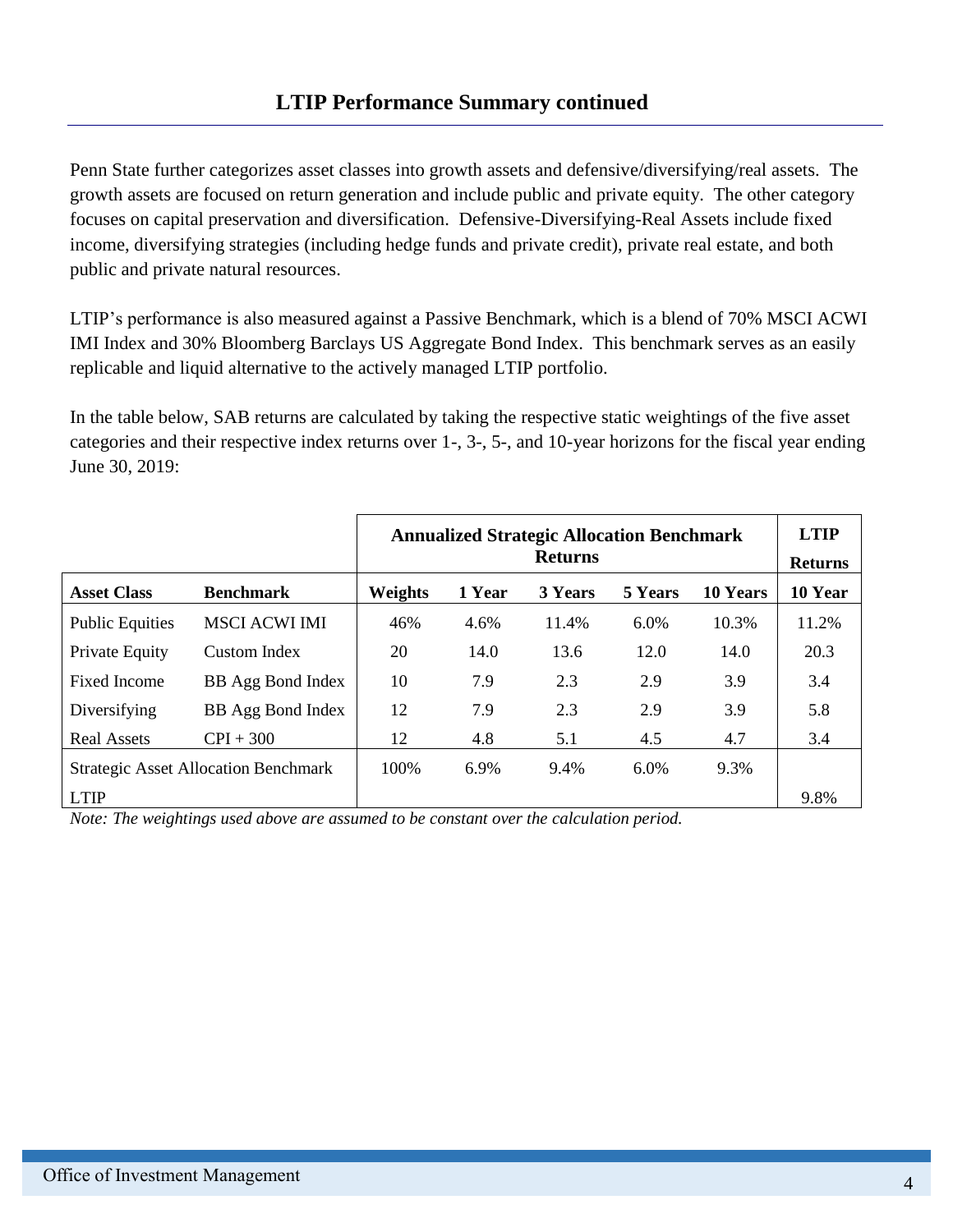In the table below, representative financial market returns are listed for 1-, 3-, 5-, and 10-year periods including US equities, non-US equities, private equity, fixed income, diversifying and private credit, and real assets.

| Annualized Percentage Returns as of June 30, 2019 | 1 Year | 3 Years | 5 Years | 10 Years |
|---------------------------------------------------|--------|---------|---------|----------|
|                                                   |        |         |         |          |
| <b>US Equities</b>                                |        |         |         |          |
| S&P 500 Index (US Large Cap Equities)             | 10.4   | 14.2    | 10.7    | 14.7     |
| Russell 3000 Index (Total US Equities)            | 9.0    | 14.0    | 10.2    | 14.7     |
| Russell 2000 Index (US Small Cap Equities)        | $-3.3$ | 12.3    | 7.1     | 13.4     |
| <b>Non-US Equities</b>                            |        |         |         |          |
| MSCI All Country World Ex-US Index (ACWI Ex-US)   | 1.3    | 9.4     | 2.2     | 6.5      |
| MSCI Developed Non-US Index (EAFE)                | 1.1    | 9.1     | 2.2     | 6.9      |
| <b>MSCI</b> Emerging Markets Index (EME)          | 1.2    | 10.7    | 2.5     | 5.8      |
| <b>Private Equity</b>                             |        |         |         |          |
| Venture Capital (Cambridge Associates)            | 20.7   | 13.6    | 13.2    | 13.8     |
| Private Equity (Cambridge Associates)             | 7.5    | 13.5    | 10.8    | 14.1     |
| <b>Fixed Income</b>                               |        |         |         |          |
| Bloomberg Barclays US Aggregate Bond Index        | 7.9    | 2.3     | 2.9     | 3.9      |
| Citigroup World Global Bond Index (WGBI)          | 5.5    | 1.0     | 0.8     | 2.2      |
| <b>Diversifying and Private Credit</b>            |        |         |         |          |
| Bloomberg Barclays US Aggregate Bond Index        | 7.9    | 2.3     | 2.9     | 3.9      |
|                                                   | 5.3    | 10.1    | 7.3     | 14.6     |
| Private Debt (Cambridge Associates)               |        |         |         |          |
| <b>Real Assets</b>                                |        |         |         |          |
| <b>Bloomberg Commodities Index</b>                | $-6.8$ | $-2.2$  | $-9.1$  | $-3.7$   |
| <b>Bloomberg Gold Index</b>                       | 9.5    | 0.0     | $-0.2$  | 3.1      |
| Private Real Estate (Cambridge Associates)        | 3.8    | 8.5     | 9.7     | 8.1      |
| Natural Resources (Cambridge Associates)          | 0.4    | 9.0     | $-0.2$  | 5.5      |
|                                                   |        |         |         |          |

*Cambridge Associates returns as of March 31, 2019*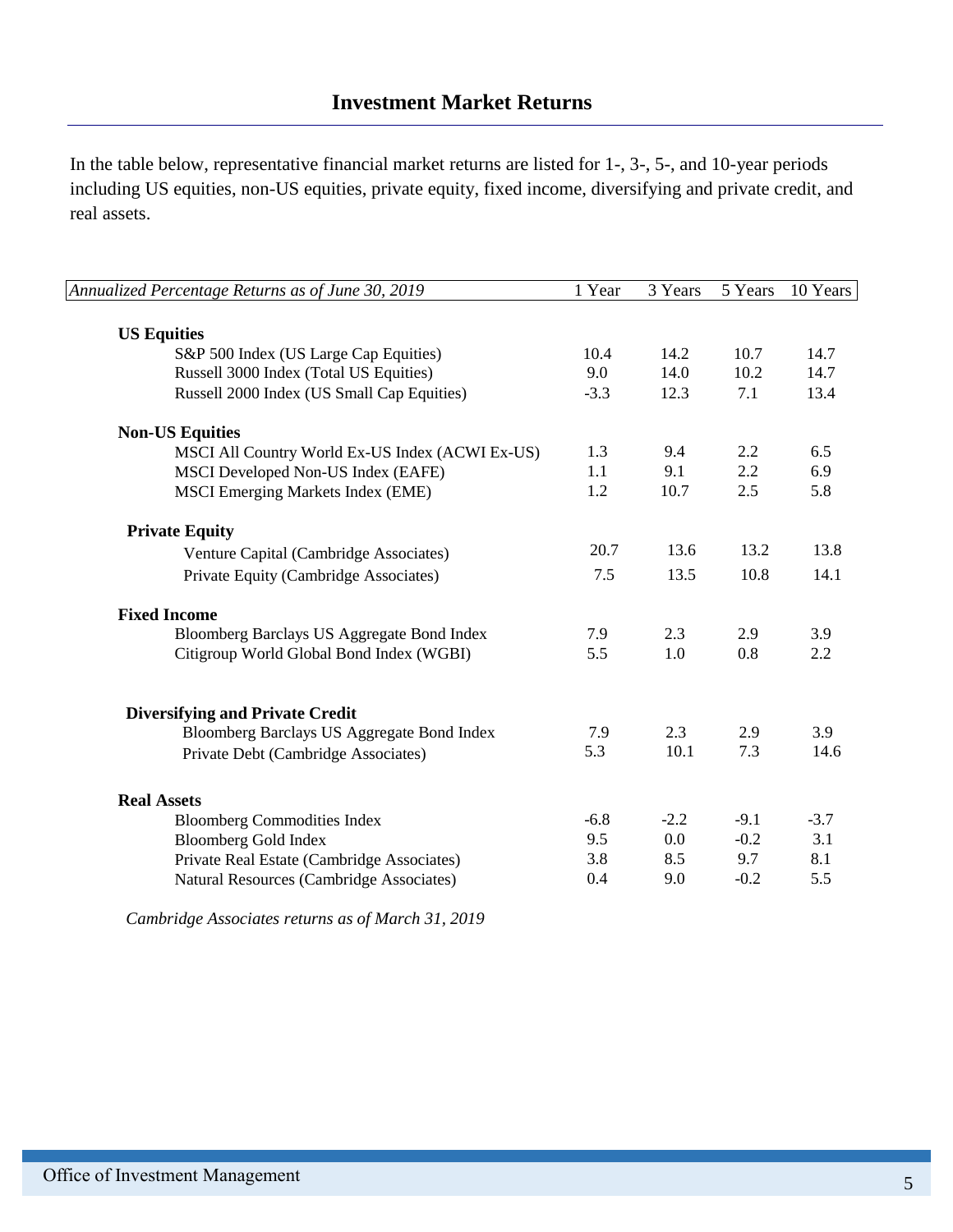The chart below represents the growth of \$1 compounded using LTIP's average annual return of 6.9% for the 20 years ending June 30, 2019 and is compared to the returns for the S&P 500 Index, the Bloomberg Barclays Aggregate Bond Index, and the Passive Benchmark.

As shown, the 20-year cumulative growth for LTIP's diversified portfolio outperformed the S&P 500 with less-pronounced oscillations, indicating that LTIP was less volatile than equities over the same period. Both have outpaced the growth of \$1 invested in a diversified portfolio of bonds. LTIP's return also exceeded the blended return of a hypothetical passive balanced portfolio comprised of 70% equities and 30% bonds.

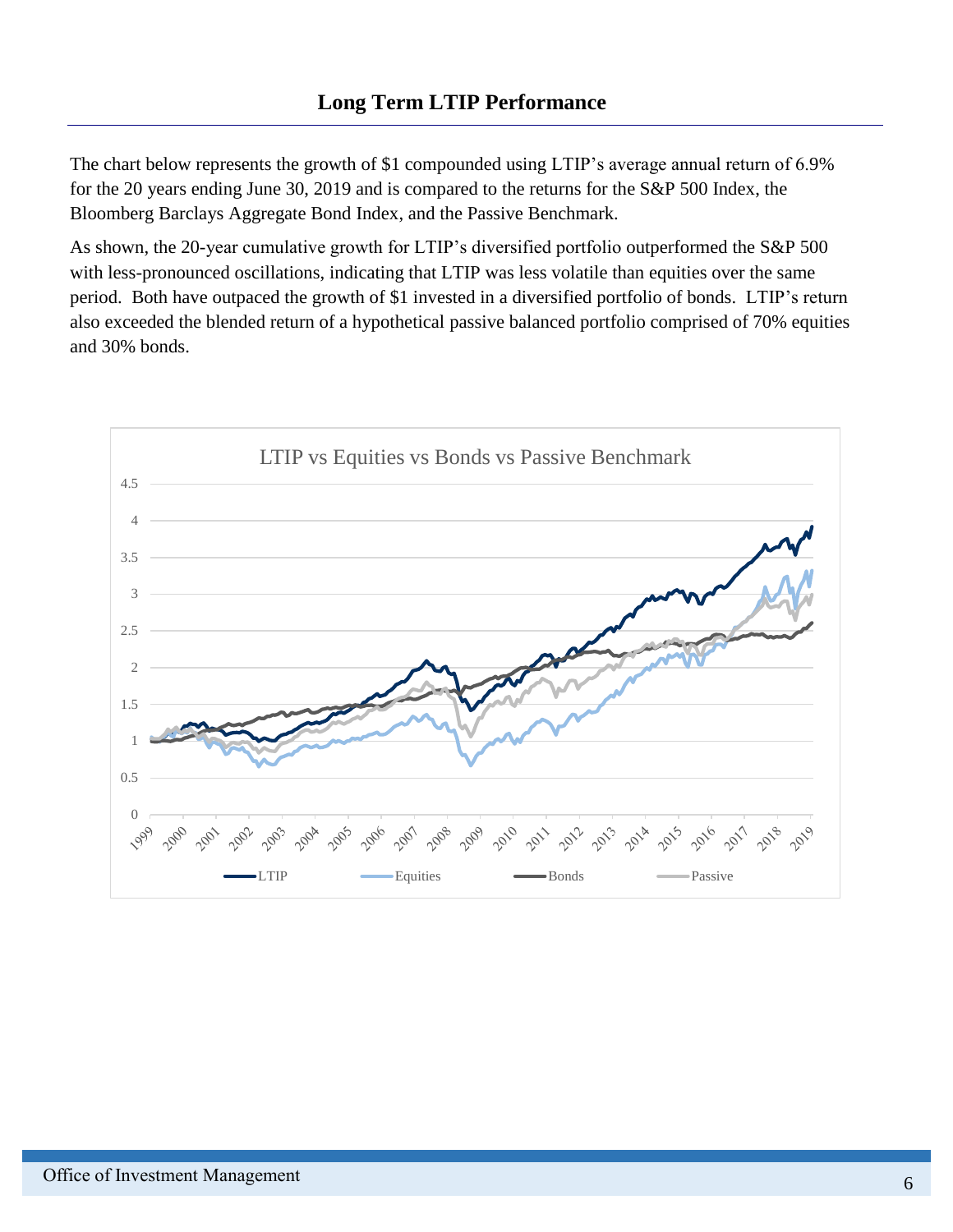Asset allocation is a primary determinant of investment performance and risk control. LTIP's asset mix combines four strategic investment themes – growth (economic-sensitive), diversifying (low-sensitivity to economic / investment market fluctuations), real (inflation-sensitive), and defensive (counter-sensitive to market turbulence). These themes are intended to provide LTIP with a level of resilience during different market environments, while still allowing for an absolute return that enables the portfolio to achieve its return objectives. Approximately 69% of LTIP's current allocation to growth is intended to benefit from the capital appreciation and purchasing power protection historically offered by higher returning equity investments. Given the volatile nature of equity returns, 11% of LTIP is invested in defensive (fixed income) and 13% in various hedged and private credit strategies to provide stability and diversification during times of market turbulence and uncertain economic conditions. In addition, 7% of LTIP is allocated to the real return category to help mitigate inflationary episodes. The percentages are dynamic and vary depending on market trends and allocations approved by the Penn State Investment Council.



- Growth (69%): 26% in publicly-traded US and 22% in publicly-traded non-US common stocks; 10% in venture capital, and 11% in private equity funds.
- Defensive (11%): 3% investment grade bonds, 3% global investment grade bonds, and 5% shortterm investments/cash.
- Diversifying & Private Credit (13%): 10% diversifying, and 3% private credit strategies.
- Real Return (7%): 1% private real estate, 3% natural resources, and 3% commodities.